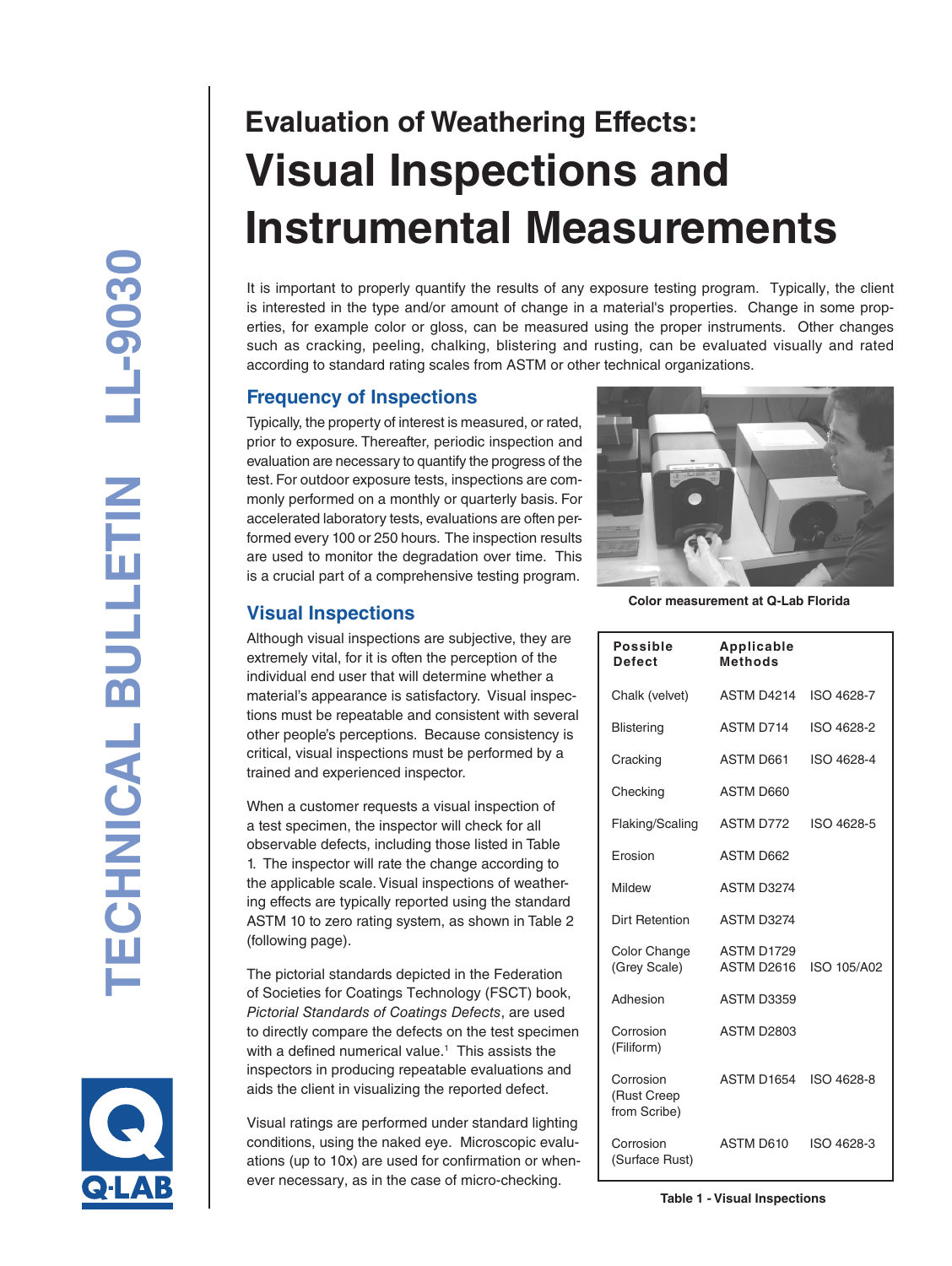#### **ASTM Rating System**

| Quality   | Rating | Change                        |
|-----------|--------|-------------------------------|
| Excellent | 10     | As Received<br>(No Change)    |
|           | 9      | Very Slight Change<br>(Trace) |
| Very Good | 8      | <b>Slight Change</b>          |
| Good      | 6      | Moderate Change               |
| Fair      | 4      | Pronounced Change             |
| Poor      | 2      | Severe Change                 |
| Very Poor |        | Complete Failure              |

**Table 2 - Note: A rating of 9 on the Quality Scale indicates the first noticeable change. The intermediate numbers may be used when the effect is obviously somewhere between the other ratings.**

### **Instrumental Measurements of Appearance Properties 2**

Appearance is a critical attribute for many products and materials. The customer's perception of quality is often based on gloss, color, brightness, smooth ness or some other appearance characteristic. Useful service life is often determined by these same characteristics. A product that is otherwise perfectly serviceable will often be discarded when its appearance fails to meet the customer's aesthetic requirements.

Since, by definition, appearance is a visual or aesthetic characteristic, it seems to be a contradic tion to use instruments to measure it. However, appearance is usually a property of the surface (smoothness, reflectivity, color, etc.). Over the years, instruments have been refined to closely agree with the human observation.

Instrument measurements of appearance are objective and have several advantages over the subjective visual evaluations. Instrumental measurements provide a quantifiable measure of performance. They preclude the possibility of human bias because a machine will produce the same numeric values every time, if all con ditions are repeated. Additionally, the numbers produced by these instruments form a continuous scale to which a number of statistical operations can be applied. In the weathering industry gloss, Distinctness of Image (DOI) and color are measured using electro-optical instruments. These are used to monitor the surface appearance properties of unexposed and exposed materials to gauge the useful life of a product.

# **Specimen Cleaning**

For outdoor weathering tests, it is strongly recom-

mended that all instrumental measurements on weathered surfaces be performed on a washed specimen section. All of these measurements are highly sensitive to surface attachments, such as dirt and mildew. These particles form a barrier layer over the test surface, and prevent the instrument from measuring the true surface. If the surface is dirty, the instrument will measure the dirt, not the surface.

#### **Gloss Measurements**

Measurements of gloss are an essential part of many evaluation programs. They are particularly important for paints and plastics. Gloss is one of the first properties that is affected during weathering exposure. It is also one of the first aspects of appearance that appeals to the observer.

Instrumental gloss is the most widely used form of electro-optical surface appearance measurement. Instrumental gloss measures the overall shine of a surface. A gloss measurement consists of shin ing a beam of light onto a surface at a fixed angle and then sensing the percentage of that light that reflects at exactly the opposite angle (instead of scattering). A perfectly smooth surface would reflect everything at the angle of incidence and would therefore have a gloss value of 100.<sup>3</sup>

Any surface roughness or other imperfection will cause a percentage of the light beam to scatter. This will reduce the amount of light that is recap tured, and therefore reduce the gloss value.

The gloss angle refers to the angle (relative to the vertical) at which the light beam strikes the surface. The most common gloss angles are indicated in the illustration below.

For a complete discussion of gloss measurement, consult ASTM D523 or ISO 2813.



**Various gloss measurement angles are used for different applications.**

#### **Distinctness of Image (DOI) Measurements**

When we look at an automotive paint finish, we see reflected images. The more clearly defined those images are, the better we feel about the fin ish. Distinctness of image is easily affected by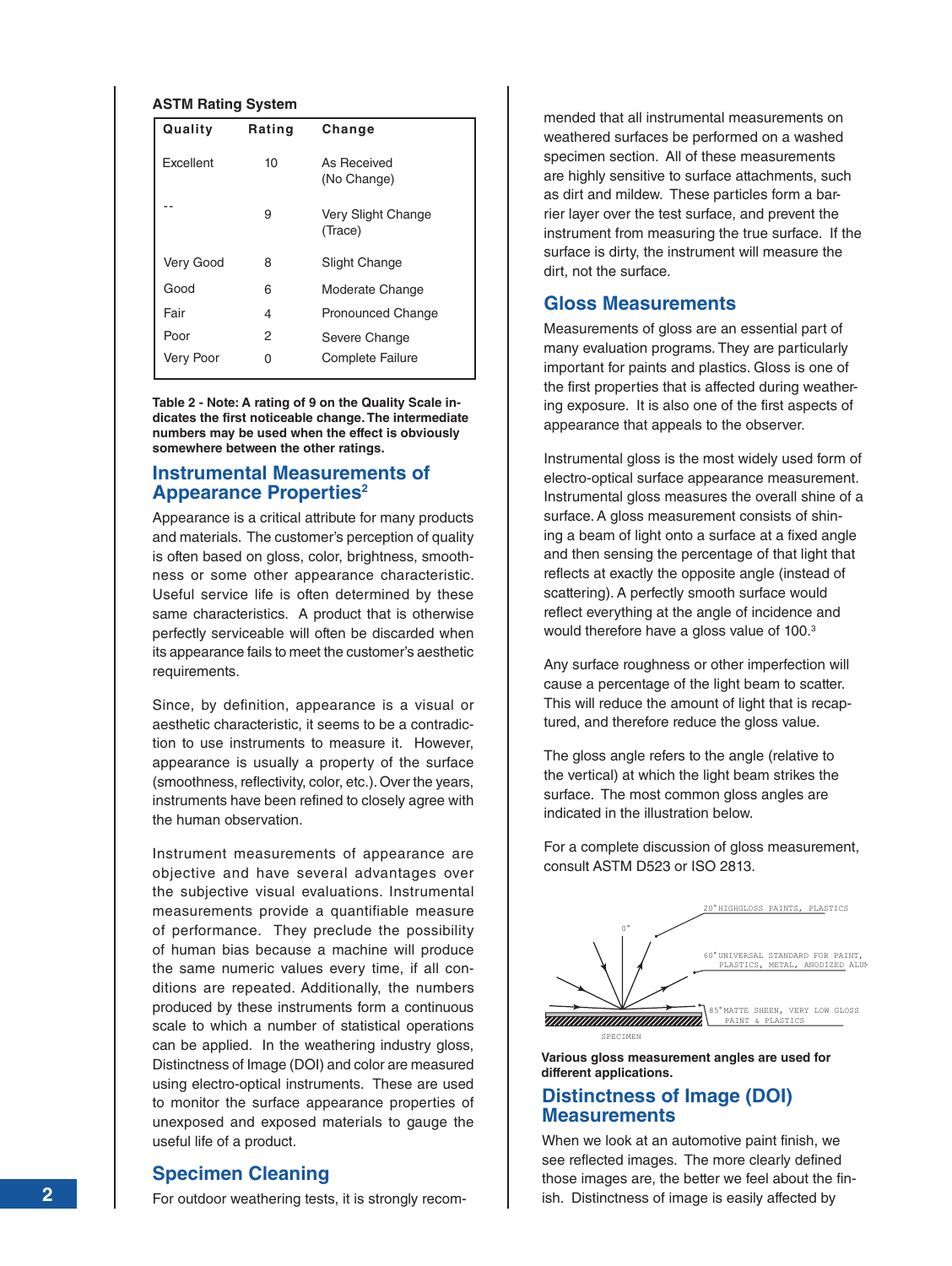surface deterioration, such as ripples, orange peel, micro-scratches, hazing, etc.

DOI is a specialized, more precise form of gloss measurement, using a 30 degree reflection angle. DOI uses a narrow, very highly focused light beam. Regular gloss utilizes a much wider light beam. The DOI sensor measures the sharpness of the edge of the light beam and uses a 100-point scale, where perfect distinctness of image is 100. For a complete discussion of DOI measurement, consult ASTM E430.



**Gloss and DOI are the first properties affected by weathering.**

## **Color Measurements**

Instrumental color is the most complicated of all the electro-optical measurements. Color measurements are made by shining a light on the specimen and collecting the light which is reflected from the specimen. The continuous spectrum of the reflected light is used in a mathematical transformation to create three values which are used as a shorthand to describe the color of the measured object.

# **L, a, b, Color Space**

Most instrumental color readings use some form of the **L,a,b,** color space to define color. With **L,a,b,** three numbers are used to describe a color. Each of the three numbers refers to one of the corresponding coordinates:

**Lightness Factor (L).** The measured object's lightness or darkness is quantified by the "L" number on a scale of zero to 100, where 0=black, 50=grey and 100=white.

**Red/Green Factor (a).** The object's redness or greenness is quantified by the "a" number. When the "a" value is a positive number, the measured object is a red color. The higher the number, the more red the object is. When an "a" is a negative number, the measured object is a green color. The larger the negative number, the greener the color. A value of zero for "a" would be exactly intermediate between red and green.

**Blue/Yellow Factor (b).** The object's yellowness or blueness is quantified by the "b" number. When the "b" is a positive number, the object is yellow. The larger the number, the more yellow the object. When the "b" value is a negative number, a blue colored object is indicated. The larger the number, the more intense the color. A value of zero would be intermediate between yellow and blue.

Any color can be described by its **L,a,b**, coordinates. For example, a mauve color could have a "L" value greater than 50, a positive "a" value (red) and a negative "b" value (blue).



**Instrumental measurement of color avoids human bias.**

# **Color Measurement Issues**

Unlike gloss and DOI, there are a number of fundamental variations in the measurement conditions that can be used when making color measurements. In addition, there are several different types of color measurement instruments in common use. Each will give slightly different measurements.

For comparable measurements, each of the following measurement parameters must be consistent, and therefore should be specified when starting your weathering program:

**Geometry (Directional or Diffuse).** Color measurements are made by shining a light on the specimen and analyzing the spectrum of reflected light to generate the **L,a,b**, numbers. Depending on the instrument type, the light sensor is either a directional unit or a sphere. Directional units (often referred to as reflectance units) are usually described by the angle of incidence/reflection at the point of measurement; for example, 45/0 or 0/45.

**Observer Angle.** This is a straight choice between older and newer technology. Older color instruments used only a 2-degree observer. Newer devices use the 10-degree observer. Many newer instruments allow a choice to enable comparison with older devices.

**Illuminant.** Any one of several different light sources may be simulated to illuminate the specimen during measurement. Different illuminants may give different results. Illuminant D65, the most commonly used, represents noon daylight.